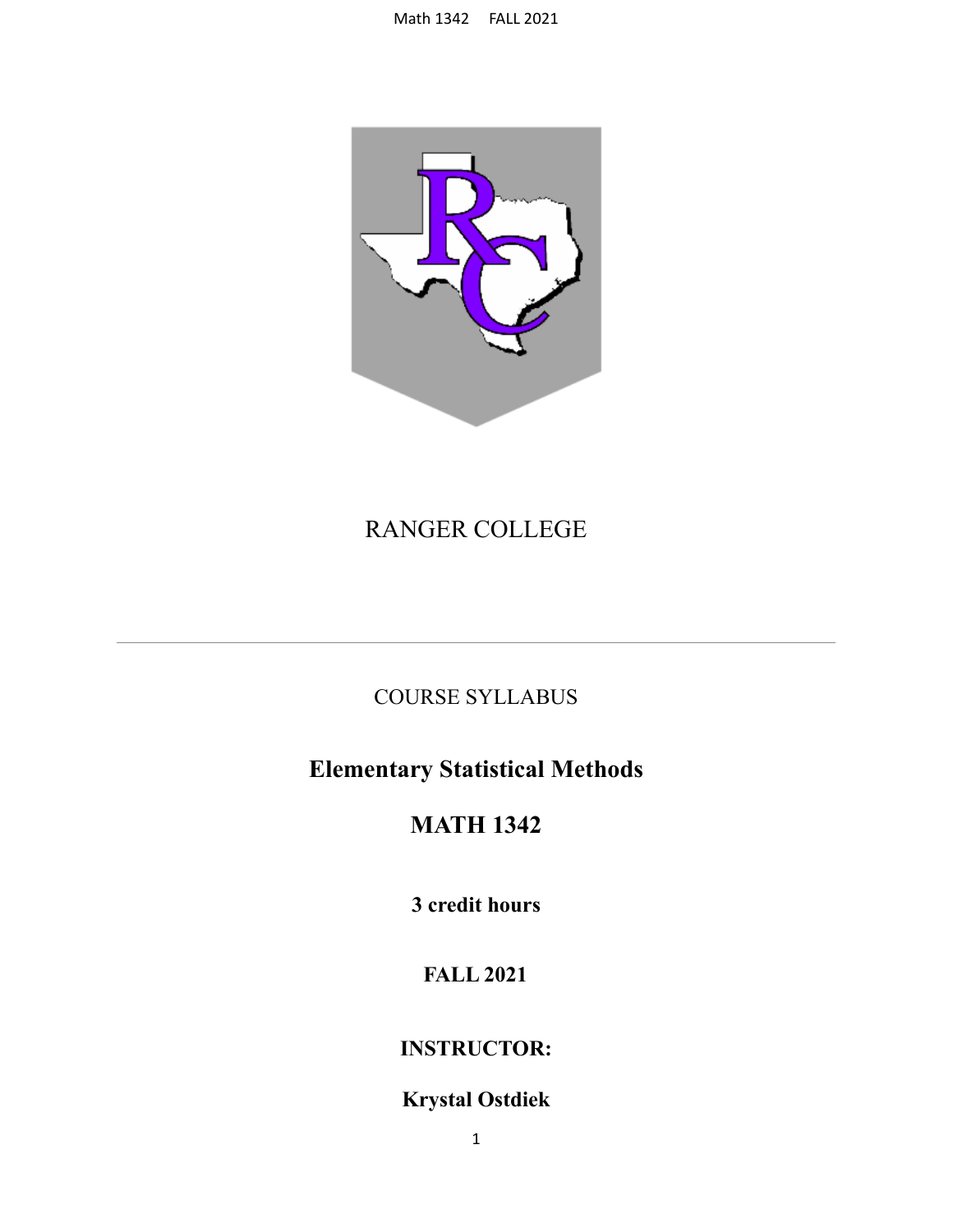|                | <b>INSTRUCTOR: Krystal Ostdiek</b> |
|----------------|------------------------------------|
| EMAIL:         | kostdiek@rangercollege.edu         |
| <b>OFFICE:</b> | Stephenville: Back Office          |
|                | Brownwood: By appointment          |
| <b>PHONE:</b>  | Office: TBA                        |
|                |                                    |

#### HOURS: Zoom or in person office hours are available **on Tuesdays by appointment.**

#### **I. Texas Core Curriculum Statement of Purpose**

Through the Texas Core Curriculum, students will gain a foundation of knowledge of human cultures and the physical and natural world, develop principles of personal and social responsibility for living in a diverse world, and advance intellectual and practical skills that are essential for all learning.

#### **II. Course Description**

MATH 1342 Elementary Statistical Methods (3 SCH version, freshman level) Collection, analysis, presentation and interpretation of data, and probability. Analysis includes descriptive statistics, correlation and regression, confidence intervals and hypothesis testing. Use of appropriate technology is recommended.

#### **III. Required Background or Prerequisite**

There are no stated prerequisites for this course.

#### **IV. Required Textbook and Course Materials**

Neil A Weiss, Elementary Statistics, 9th Edition, Pearson Publishing (paid for in tuition and expected to be picked up at the bookstore) MyStatLab online homework access code (paid for in tuition – provided by instructor) Scientific calculator – preferably TI-84+

#### **V. Course Purpose**

This course focuses on quantitative literacy in logic, patterns, and relationships. The course involves the understanding of key mathematical concepts and the application of appropriate quantitative tools to everyday experiences.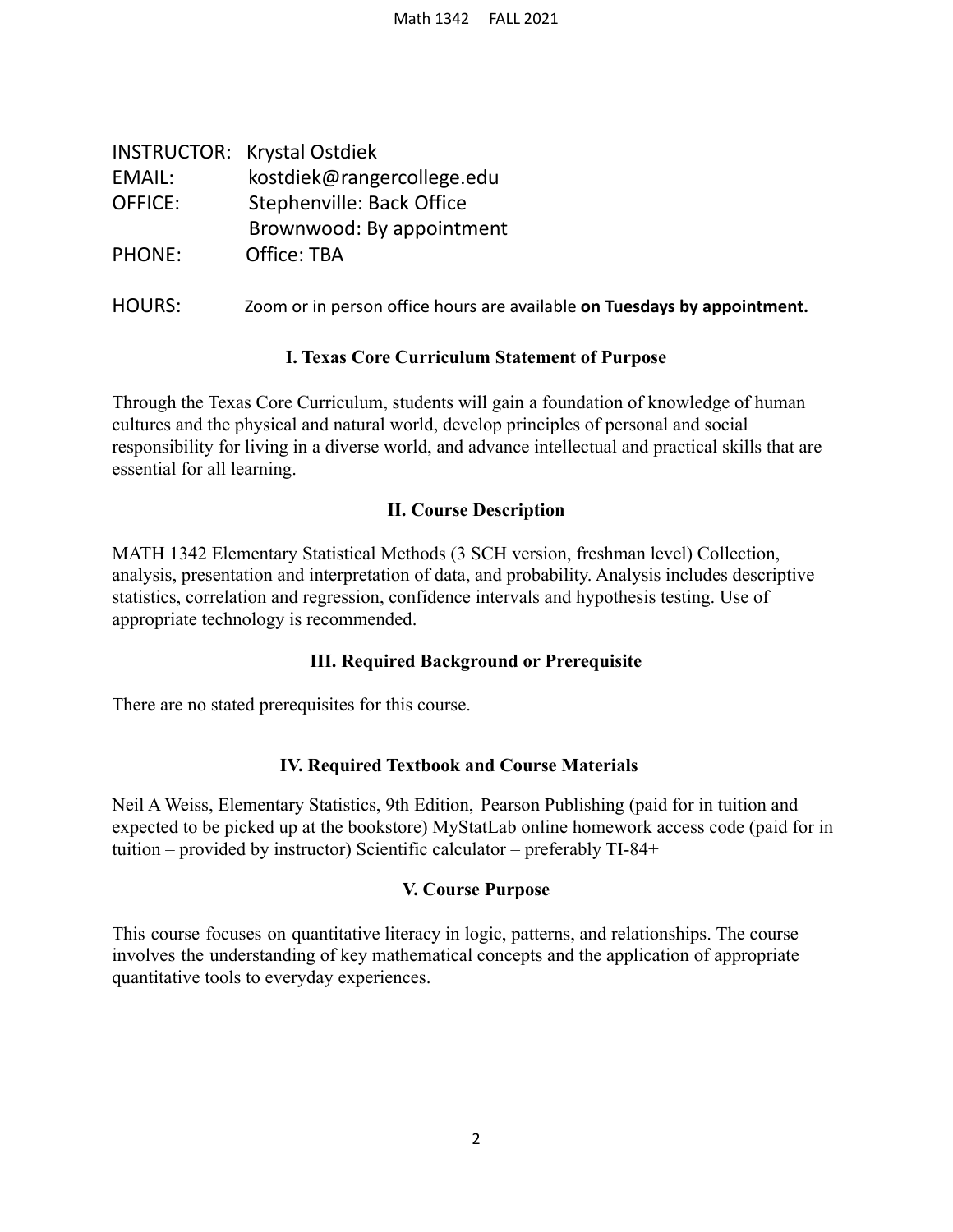#### **VI. Learning Outcomes**

Learning Outcomes Upon successful completion of this course, students will:

- 1. Explain the use of data collection and statistics as tools to reach reasonable conclusions.
- 2. Recognize, examine and interpret the basic principles of describing and presenting data.
- 3. Compute and interpret empirical and theoretical probabilities using the rules of probabilities and combinatorics.
- 4. Explain the role of probability in statistics. Examine, analyze and compare various sampling distributions for both discrete and continuous random variables.
- 5. Describe and compute confidence intervals.
- 6. Solve linear regression and correlation problems.
- 7. Perform hypothesis testing using statistical methods

#### **VII. Core Objectives**

This course meets the following of the six Core Objectives established by Texas:

- ☒ **Critical Thinking Skills (CT) –** Creative thinking, innovation, inquiry, and analysis; evaluation and synthesis of information
- ☒ **Communication Skills (COM) –** effective development, interpretation and expression of ideas through written, oral, and visual communication
- ☒ **Empirical and Quantitative Skills (EQS) –** The manipulation and analysis of numerical data or observable facts resulting in informed conclusions
- $\Box$  **Teamwork (TW)** The ability to consider different points of view and to work effectively with others to support a shared purpose or goal
- □ **Social Responsibility (SR)** Intercultural competence, knowledge of civic responsibility, and the ability to engage effectively in regional, national, and global communities
- $\boxtimes$  **Personal Responsibility (PR)** The ability to connect choices, actions, and consequences to ethical decision-making

#### **VIII. Methods of Instruction**

The instructional delivery of this class may be face-to-face, online, or hybrid. Students may be expected to watch instructional videos outside class, attend Zoom class sessions, work in groups via Zoom, or attend regular class in person. Students are also expected to complete assignments online through Blackboard and Lumen.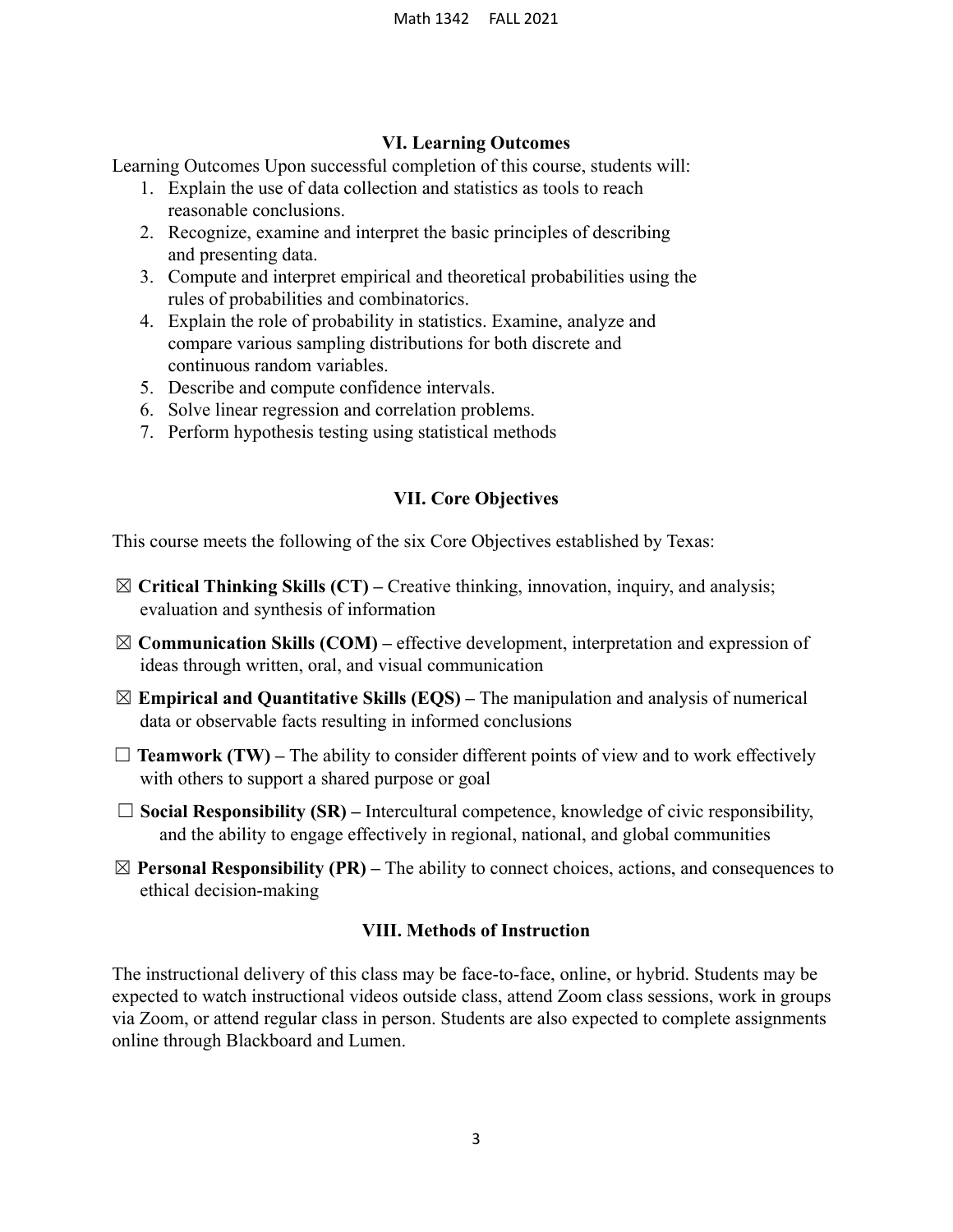#### **IX. Methods of Assessment**

- **Homework (and other formative assessments – CT, COM, EQS, PR): 30%**
	- This average will come from an overall mean score from the online homework system.
		- A formative assessment can include homework, quizzes, class discussions, group work, and other in-class assignments.
- **● Attendance and Participation (CT, COM, EQS, TW, PR): 10%**
	- You will be expected to attend class everyday, either face to face or on Zoom. You will also be asked to participate in class. Participation will include answering questions, in class discussions, and potential group work.
- **● Unit Tests (and other summative assessments – CT, COM, EQS, PR): 35%**
	- A minimum of 3 summative assessments will be administered online, in-person, or through a project.
		- A summative assessment can include projects, discussion boards, video submissions, etc.
- **● Final Exam (CT, COM, EQS, PR): 25%**
	- o The final will be a proctored exam. This will be a cumulative exam of material covered up until the time of the exam.

Grading Scale: A=90–100% B=80–89% C=70–79% D=60–69% F<60%

#### **X. Course/Classroom Policies**

**Class participation** is strongly encouraged for optimal learning.

#### **Absences – A student WILL be dropped from the course after the sixth absence from class. If you cannot attend class, you must notify the instructor prior to class and attend on zoom.**

**Make up assignments –** Make up exams will be given on a case-by-case basis. Homework will not be opened up after the final exam starts.

**Test Corrections –** No test corrections will be given unless otherwise stated by instructor. **Homework –** Homework due dates will not be extended unless the course calendar changes. Anything completed after the initial due date has a 10% late penalty deducted. **Tests –** Tests may be administered in class or online. You will know ahead of time which method is being used. No cell phones may be used on the test. If a student is caught using a cell phone, the instructor may take the test and deduct points from the score.

**Academic Dishonesty** - A student found to be cheating or copying on an exam or quiz will be given a grade of "0". Repeated acts of cheating may result in being dropped from class with a grade of "F".

**Student Behavior** - Students will behave as mature adults and exhibit proper classroom decorum. Students will not cause any distractions that might prevent other students from learning. Students that deviate from this policy will not be permitted to remain in class.

**Cell phones** - students are encouraged to step outside when receiving phone calls. Cell phones CANNOT be used on a test and are discouraged during notes and practice.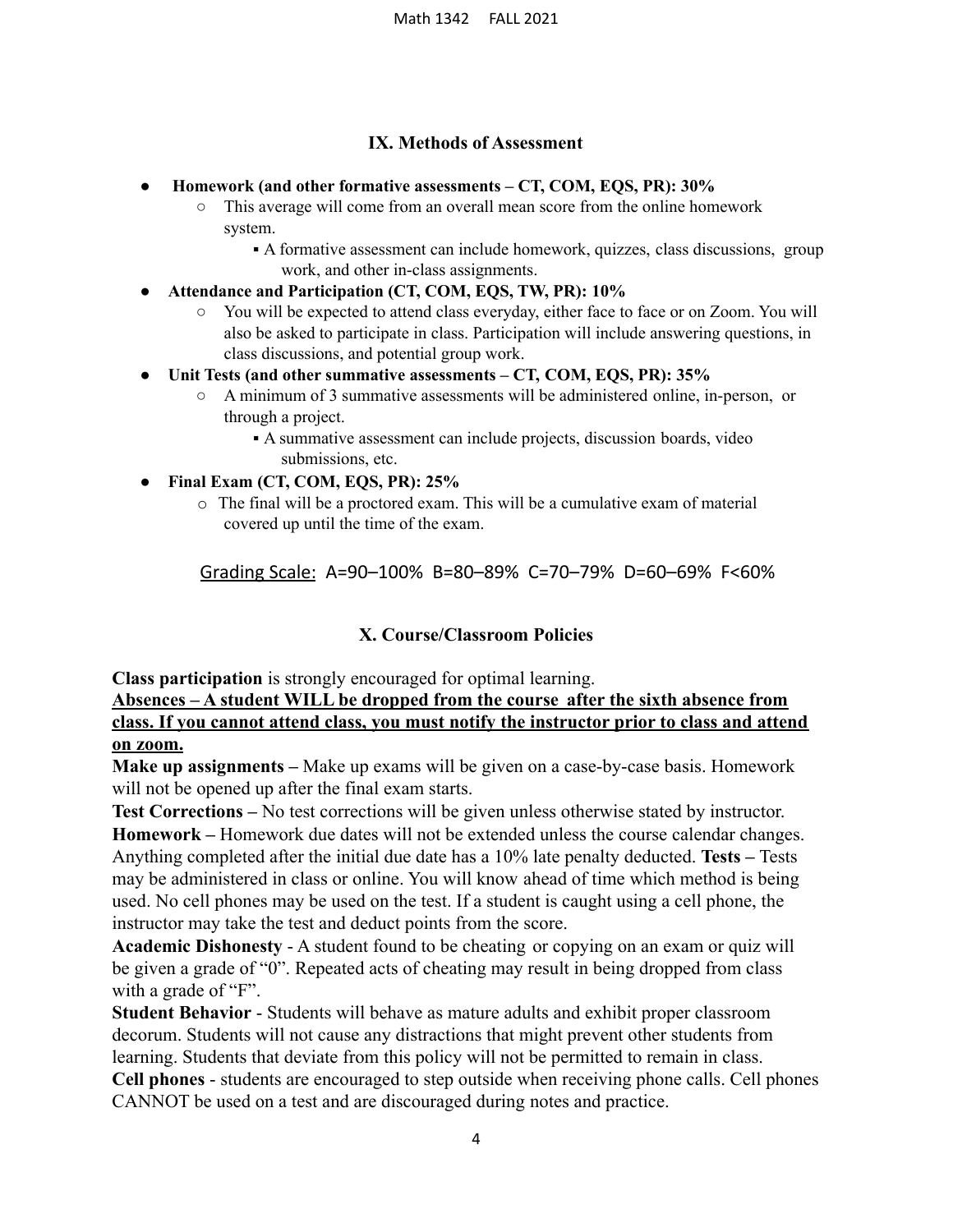**Calculators –** please purchase a handheld calculator to use in class (you may not use your phone as a calculator). A TI-84+ is recommended for use in this course. If you cannot purchase your own calculator, you may borrow one from the school.

**Available Support Services** - the Learning Resource Center has books, videos, and computer software that may be used as a supplement for this class. Tutors are also available (see counselor).

### **11. Course Outline/Schedule**

| Week<br>(Stats)                           | M/T                                 | W/R                                 | Homework due by 11:59<br>Sunday |
|-------------------------------------------|-------------------------------------|-------------------------------------|---------------------------------|
| Week 1 (August 23-August 29)              | First Day<br>Information            | Chapter 1                           |                                 |
| Week 2 (August 30-September 5)            | Chapter 2                           | Chapter 2                           |                                 |
| Week 3 (September 6-September<br>$12th$ ) | 3.1                                 | 3.2                                 |                                 |
| Week 4 (September 13th-September<br>19)   | 3.3                                 | 3.4 and 3.5                         |                                 |
| Week 5 (September 20th-September<br>26th) | 4.1 and 4.2                         | 4.3                                 |                                 |
| Week 6 (September 27th- October<br>3rd)   | 4.4                                 | Project                             |                                 |
| Week 7 (October 4th-October 10th)         | Project                             | Project                             | All Chapters 1-4                |
| Week 8 (October 11th-October 17th)        | 5.1 and 5.2                         | 5.2 and 5.3                         |                                 |
| Week 9 (October 18th-October 25)          | 6.1                                 | 6.2                                 |                                 |
| Week 10 (October 26th-October 31st)       | 6.3 and 6.4                         | 7.1 and 7.2                         |                                 |
| Week 11 (November 1- November 7th)        | 7.3                                 | Chapter 5-7 Test                    |                                 |
| Week 12 (November 8th-November<br>14th)   | 8.1 and 8.2                         | 8.3                                 |                                 |
| Week 13 (November 15th-November<br>21)    | 9.1 and 9.2                         | 9.3                                 |                                 |
| Week 14 (November 22-November 28)         | <b>Thanksgiving</b><br><b>Break</b> | <b>Thanksgiving</b><br><b>Break</b> |                                 |